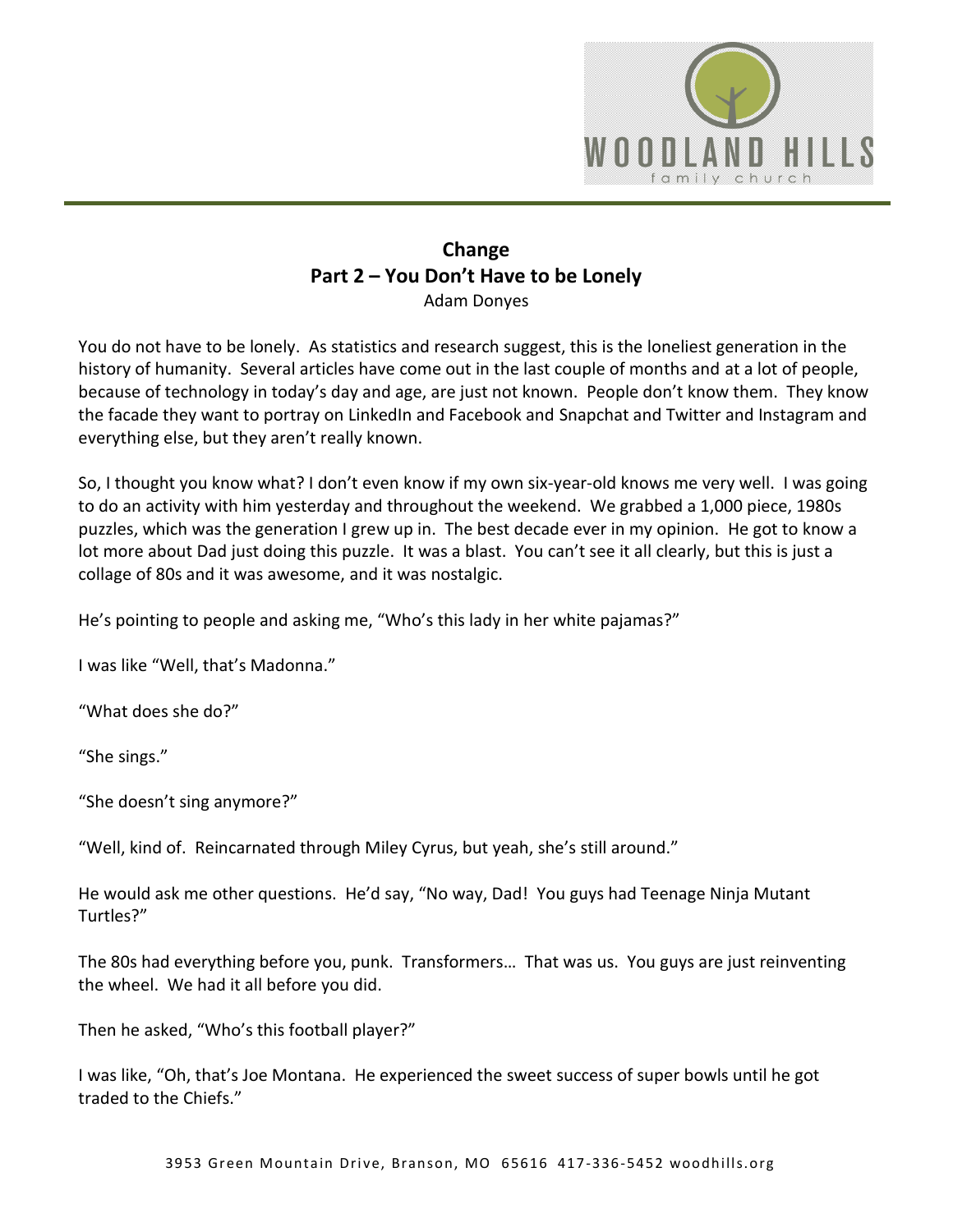All the Chiefs fans are like, "You better hurry this up so I can catch the noon kick off buddy."

And then right next to Montana is this guy known as Donald Trump. He was like, "Wait a minute that's our U.S. President."

I go, "Yeah, he wasn't back then."

"What did he do before he was our U.S. president?"

I was like, "Well, Aiden, it just depends who you ask. If you ask some people, he was a really successful business man. If you ask other people, it was really stormy waters." I committed to it. Ted says you just have to commit to political jokes and you'll be good. I was 100% committed to it.

He was like, "Who's this guy with the sunglasses and who's this guy in the aircraft carrier?"

I said, "Oh, that's Tom Cruise."

"Wait, Tom Cruise is still around?"

"Yeah, that Scientology must really be working for him because he hasn't aged a bit." Right? We had a blast going through the 1980s puzzle and just getting him to know me.

Here's the reality. As you guys walked in here this morning, some of you weren't known. You're not even known by your own spouses. You're not even known by your own kids. You're definitely not know by anyone else outside. I want to welcome our online viewer. I want you guys to be known by everybody in here too. Today, we're going to be talking about not being lonely and what it means to be known. If this is the most isolated and depressed and lonely generation in the history of humanity, what does it look like to become known and not be those things.

Dr. Tim Elmore, who does a lot of research on generations and decades, etc., uses this thing called habitudes. He'll use images to provide conversation and to provoke thought. So, he'd show an image like this (photo of a person standing at the end of a long dock over a lake) and he would let thought drive out of it. What do you see? What do you perceive? For some of you, seeing this is pure bliss. A mom of five kids under six is like, "Oh please, Lord, give me that. That would be amazing." Solitude is healthy. As a matter of fact, solitude should be an important spiritual discipline we practice.

Some of you that saw this instantly said, "That's me. I'm looking at myself. I'm lonely. I'm sad. I'm depressed. I'm anxious. I'm all those things." It's funny how a picture can drive two different things out of us. While solitude is important, isolation is not.

Dr. Henry Cloud says it this way, *"There is a difference between solitude and isolation. One is connected, and one isn't. Solitude replenishes, isolations diminishes."*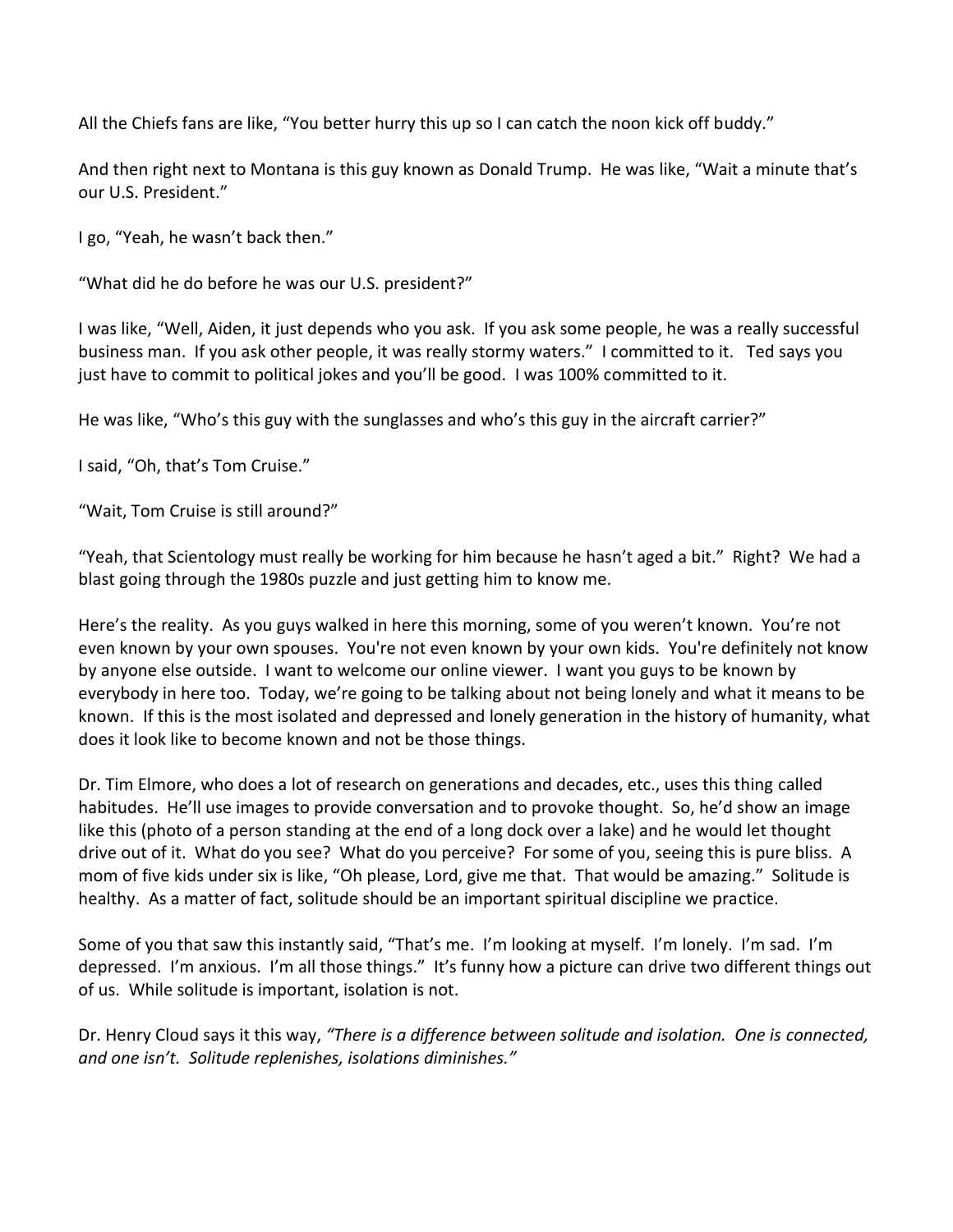I'm an introvert/extrovert which means I can be extroverted for a little while, but then I definitely need to be introverted. For the longest time in my marriage, I couldn't understand why I didn't want to just completely jump in and engage with my wife when I got home from work, but I was engaging with people all day.

The reality is for the first nine and a half years of our marriage, I had zero commute. I had a skateboard ride to work when I was in Kansas City and then I had a four-wheeler ride across the street when I moved back to Branson. There was no commute. So, think about that. I'm pouring into people all day and then five minutes later, I'm walking into my home.

Now we moved in the last six months and it's crazy. She says, "Your so full of life." It's because I'm getting 20 – 25 minutes to decompress. I never had it and I never realized how important that solitude time is. The radio is not on. It's just me talking to God, praying, processing. That solitude time is to refuel my soul in Christ, not anyone else, and it's not isolation because I'm actually having a conversation with somebody and he's actually listening to me and he actually hears everything. As a matter of fact, he knows what to pray for you before you do. He intercedes on your behalf.

## Mother Teresa of Calcutta says this: "*The most terrible is loneliness, and the feeling of being unloved."*

So, I'm here to tell you if you walked in here and you feel lonely, you feel like you've got a thousand friends on social media, but no one really knows you, I'm here to tell you it doesn't have to be that way. You don't have to be alone, you don't have to be isolated. As a matter of fact, it's isolation that destroys. It's isolation that lives in the dark. It's isolation that feeds addiction. It's isolation that breaks up relationships.

In Genesis 1, we see this macro view of creation. And then in Genesis 2, we see the micro view. In Genesis 1, we see that God separates the expanses – the light and the darkness – and he calls one day, and he calls one night. And then he creates the earth and then he creates the mountains and then he creates the lakes and the seas. And then he creates the animals. And then he creates man. It says after he did all these things on the first day, and on the second day, and the third day, and on the fourth day, and on the fifth day, and on the sixth day… It says God saw all that he did, and it was good. Everything he created was good, including man. But then the first time we see God say that it is not good is in Genesis 2. Look at this. So, he created all these things. He said the trees are good, the animals are good, man is good, but then he says hold on.

*[18](https://www.studylight.org/desk/?q=ge%202:18&t1=en_niv&sr=1) The Lord God said, "It is not good for the man to be alone. I will make a helper suitable for him." [19](https://www.studylight.org/desk/?q=ge%202:19&t1=en_niv&sr=1) Now the Lord God had formed out of the ground all the wild animals and all the birds in the sky. He brought them to the man to see what he would name them…* Now, think about this for a second. He said, "It's not good for man to be alone, I'll make you a suitable helper. But before I do that, have fellowship with these animals," but it didn't work. There are two things to point out. If you're a cat lady, that's not fellowship. If you're a dog hoarder, that's not fellowship.

When my wife and I lived in Kansas City, four houses up from us was this lady, and every day – I'm not joking – we saw here walking a different dog. I was like, "Babe, where are these dogs; they're not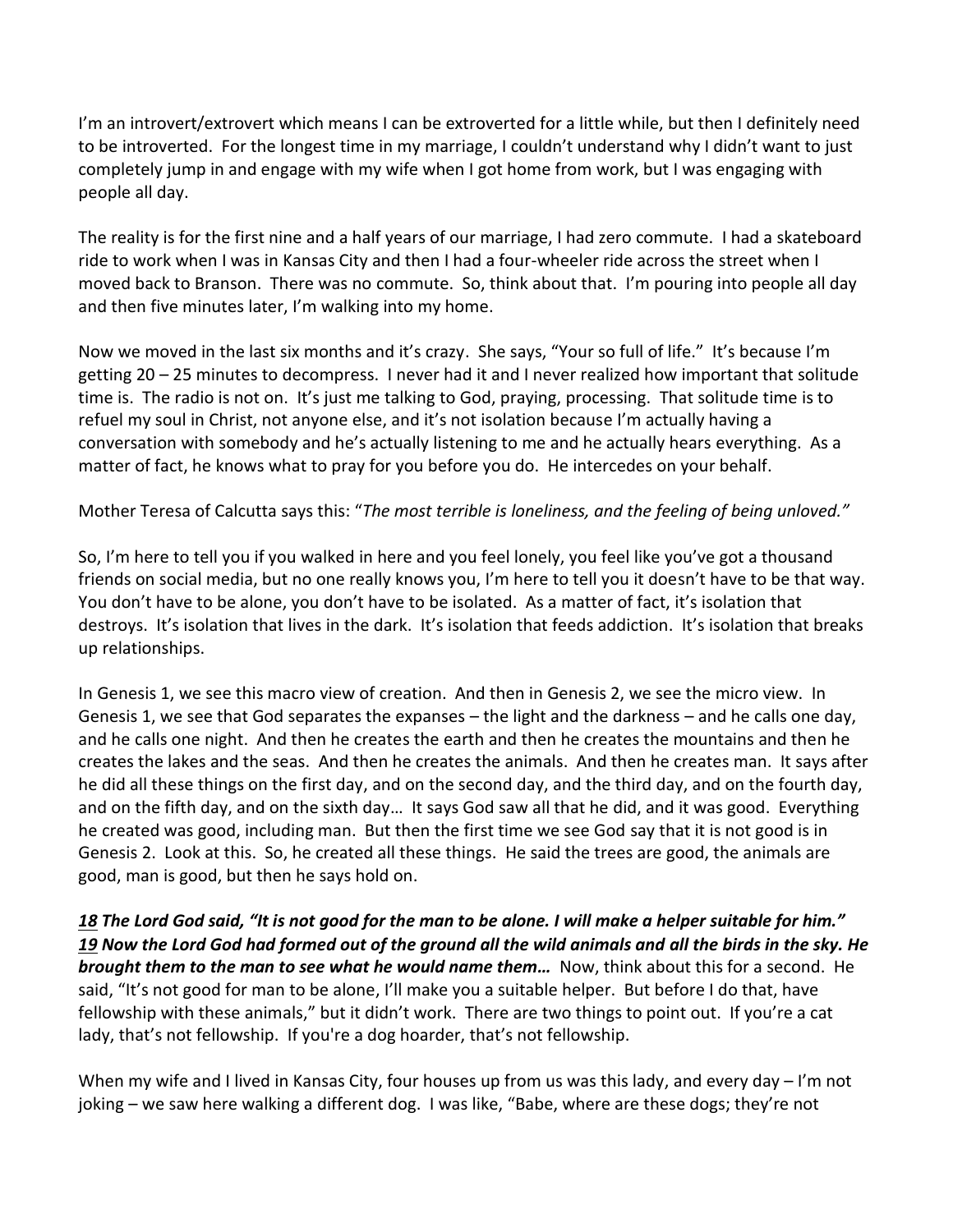outside anywhere. She was keeping 30 dogs inside her house. She was a widow and she was really alone. I felt badly when the city came and took all of her dogs. "Baby, we have to invite her over to dinner. We've got to love on this dog hoarder." Animals aren't fellowship. Your cats aren't fellowship.

The other thing to point out here is that God gave Adam work before the fall. This is pre-Genesis 3. The one chapter we want to take out of the Bible is Genesis 3. This was pre-three. He gives him work. He says here's a tedious task; name all the animals. Well he was really creative at first, right? "Whoa hippopotamus, rhinoceros, giraffe." And then you can tell his creativity kind of ran out a little bit. "That's an ant. Well, that's eating the ant so that's an ant eater." The creativity kind of ran out a little bit.

*…and whatever the man called each living creature, that was its name. [20](https://www.studylight.org/desk/?q=ge%202:20&t1=en_niv&sr=1) So the man gave names to all the livestock, the birds in the sky and all the wild animals.* So, you can imagine this was before death. He's riding around on horses and he's loving the waterfall, but all of the sudden, God was like no hold on, …*But for Adam no suitable helper was found.* In other words, fellowship… Which I know there are horse people out here that love horses and think they are horse whispers and different things. I'm not talking about that. I'm talking about regardless how great you can talk to horses or, if you're Cesar Millan, you can talk to dogs. I don't care; that's still not fellowship. God's saying, "No, no, no, you need humanity. Humanity needs humanity." We are to be in life fellowship with one another.

Then the fall happens, and watch what happens after this later in Genesis 3. *[5](https://www.studylight.org/desk/?q=ge%203:5&t1=en_niv&sr=1) "For God knows that when you eat from it your eyes will be opened…"* He's talking about the forbidden fruit. Scripture never says apple; we don't know it's an apple. It's just a forbidden fruit. It could have been a papaya or kiwi for all we know. I think it was a mango. *"…and you will be like God, knowing good and evil."*

*[6](https://www.studylight.org/desk/?q=ge%203:6&t1=en_niv&sr=1) When the woman saw that the fruit of the tree was good for food and pleasing to the eye, and also desirable for gaining wisdom, she took some and ate it. She also gave some to her husband, who was with her, and he ate it. [7](https://www.studylight.org/desk/?q=ge%203:7&t1=en_niv&sr=1) Then the eyes of both of them were opened, and they realized…* There is something really cool about this word right here. In the Hebrew, it called *yada*, which means to be known. It's the same word when God says, "You will know good from evil." This Hebrew word *known* is the same word he uses for you and me to be known by him. First, we were yada – to be known by God – and then by others. *…they were naked…*

So, this yada has occurred, and they realized they were naked *…so they sewed fig leaves together and made coverings for themselves.* Something else interesting to point out here is because they tried to cover up their own shame with fig leaves, God gives us the foreshadowing of the ultimate sacrifice that is going to be in Christ because he now commits the first debt. He kills animals to give them more proper coverings than their fig leaves. So, he kills something to cover up their shame and their guilt, a foreshadowing to the ultimate sacrifice, his Son who he gave on our behalf to, once and for all, do away with any sacrifices that would be needed. It's a powerful foreshadowing.

So, here's the word *yada* that I was talking about in the Hebrew. It literally means *to be made known or become known, to be revealed*. So, all of you were created by this creator to be known. And when you're not known, that's when you become lonely, anxious, suicidal, depressed… all these different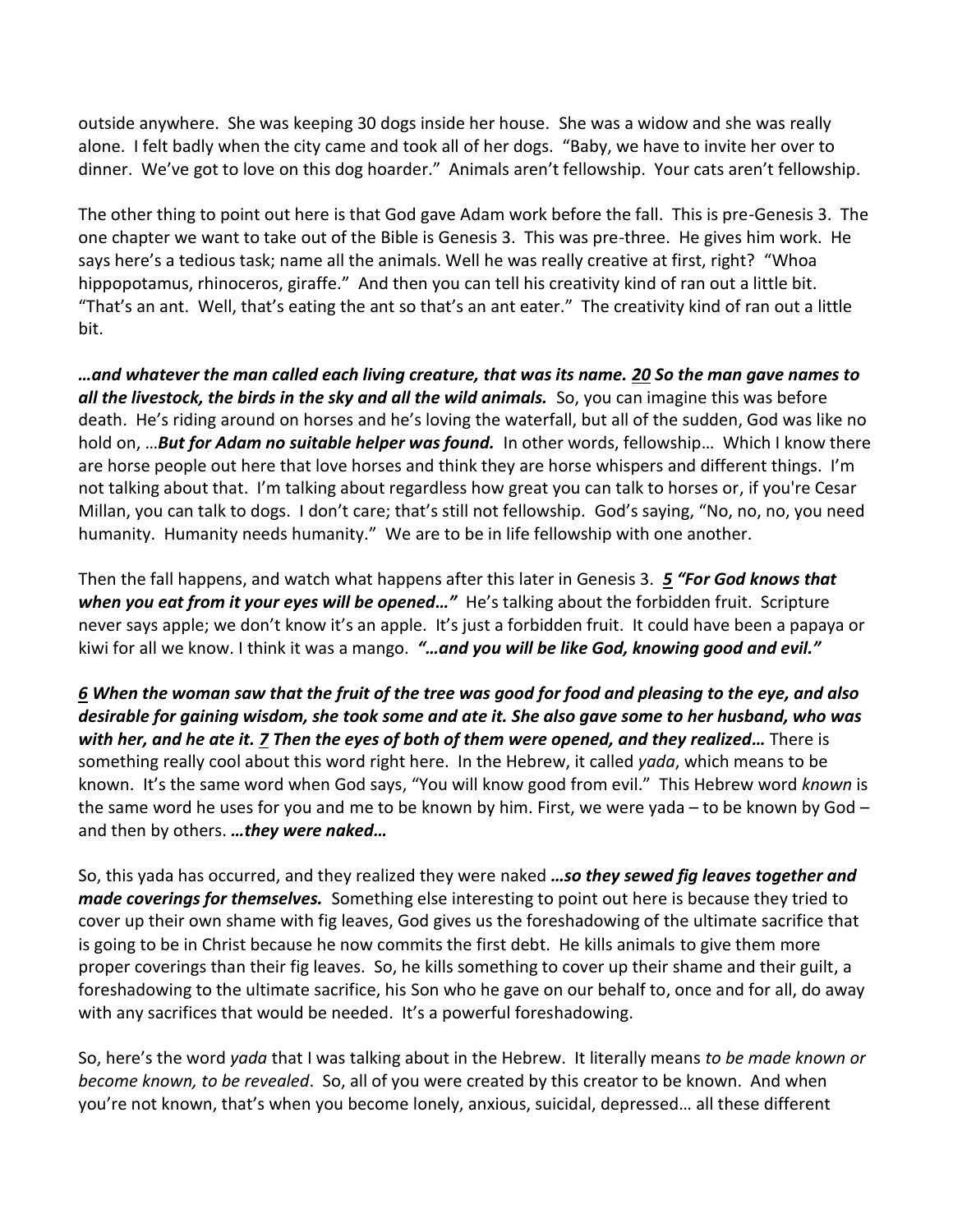things because you're going against the way you were created. *To make oneself known. To be perceived. To be instructed*.

Dick Foth said it this way… He spoke at our church about two years ago. It was a phenomenal message. If you didn't hear it, go back and listen to it. We still have it archived. He also wrote a book called *Known*, which is very powerful if you're feeling lonely. Out of that book he says this: "*When fractured relationships are the expected and alone becomes the order of the day, the distance and separation we feel is like leaving Eden all over again.*"

What he is saying is what I'm telling you. They felt shame and guilt and God covers it up. They get out of what God's best was for them and they have to live with that. When we live in isolation and shame, it's that same fractured experience that we don't have to live in and experience. There is a lot of freedom found in being known.

As a matter of fact, I picked my friend up from the airport about a month ago and he was telling me how he was in this community down in Dallas. They were discussing and having conversations, and whatever he said triggered something I had put way back in the back of my mind that happened 17 or 18 years ago. I just never thought about it and was just living in freedom. But it was one of those things I guess that could resurface. Nothing catastrophic, but it was definitely something, that one thing that I had never shared with my wife. I want her to completely know me, so I went home that night and just said, "Hey, I just want to prepare you. I have something to share with you that was a dumb mistake I made in college and I'm going to share it with you because I don't ever what any surprises in our marriage or life."

She was graceful and it was great. It was 17 or 18 years ago, but I felt so much better after I shared that with her. It was like, *I'm fully known. I'm fully known by my wife. I'm fully known by my boys*. And it's healthy to be fully known. When we walk around in the shadows and we're so afraid of being found out or being a fake or a farce, that is load bearing, that is heavy weight to carry, and we weren't meant to carry around life like that.

**We were all created to be known, and when we go against the way we were made to function, it develops disfunction**. Think about it. All of you in here this morning, every single person that is sitting in these rows has a purpose. God didn't create anybody in here and say, "You know what? That's a great person just to take up space and oxygen. We'll just plant them there. I just want them to take up some space and other people's O2…" No. He created everybody for a purpose and he wants you to know him intimately.

Wouldn't it make sense if you wanted to know what that purpose was you would spend time knowing the one who created you for that purpose? None of you in here are a mistake. And none of you in here are to live in isolation. God has a great purpose for you and he's not done with you. Do you know how I can say that with such passion? You're still sitting in here. When he's done with you, you'll be with him. Until then, he's got a great purpose for you in this life and it's not Netflix binging and watching social media all day. That's just not it.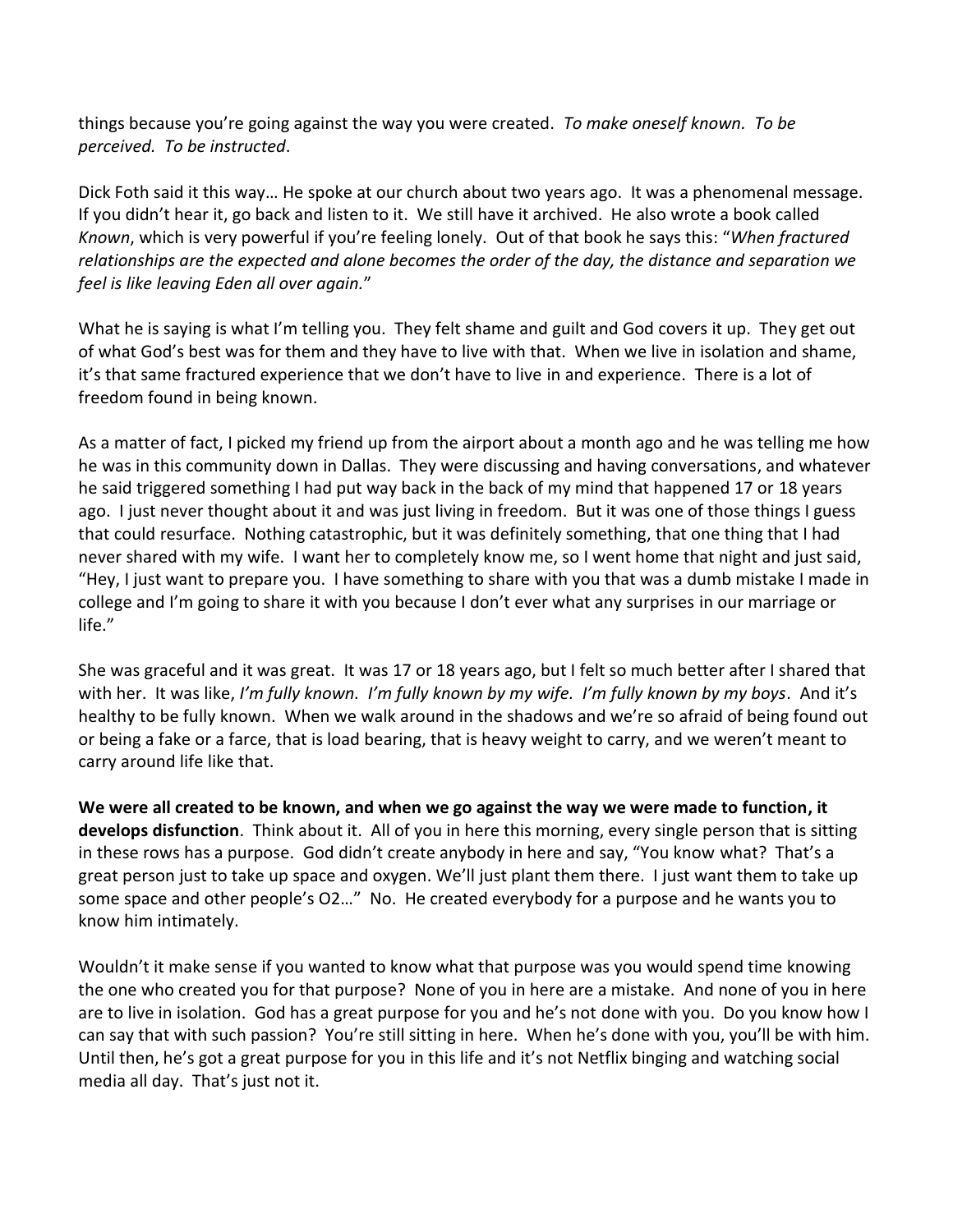It's important to know how this fleshes it's self out. So, here's us, hopefully. We're at the foot of the throne, the foot of the cross. God is exalted; we're looking upward to him, not down on him, if that's even possible. That first relationship, that first yada to be know is to be known by God. That's healthy. There's no other person or other thing that will fill that hole in your heart besides Christ and Christ alone. There's nothing.

You can try. You can try drugs, you can try alcohol, you can try porn, you can try sex, you can try success, you can try all these other things, but at the end of the day… You can try more followers, you can try more likes, but at the end of the day, you know that hole is still there. Why? Because you weren't created first to be known by those things. You were created first to be known by God. He created you. He has a purpose for you. He has plans for you. Psalms 37: 5 says Delight yourself in the Lord and he will give you the desires of your heart. Delight yourself in him and he's got his purpose for you and his plans for you.

Any healthy relationship across humanity exists with the relationship with God first. Any other relationship that begins with others creates disfunction. Let me show you. The horizontal relationship that we have here is between you and others. That's the second one. That one comes over the top. It conveniently makes a cross because Christ is the one that redeems our relationships. Only with the vertical relationship first will the horizontal relationships every be healthy.

When you look for a person to play the role of Christ, you're projecting onto them to be a dysfunctional savior. If my wife ever looks to me to be Superman or Jesus, it's unhealthy in our marriage. One, I can't walk on water. Two, I will never be perfect. One of the healthiest things I could do for my boys, when I blow it, is get down on one knee, look Aiden and Anders in the eye, and say, "Daddy blew it. I'm sorry. Will you forgive me?" What I am doing in that moment, Woodland Hills, is I am telling them Daddy is not perfect. Daddy will never be perfect, and I don't want them to look to Daddy as Superman; I want them to look to the one and only one that will never let them down.

You see, a lot of us carry father wounds because we project on our earthly fathers to play roles that only our heavenly Father can and ever will and is intended to. So, your relationship with God is the most important relationship. When you project that onto your spouse, when you project that onto your kids, when you project that onto your addictions, it's not going to satisfy you. I'm telling you it goes against the DNA of how you were created.

My older brother, whom I love dearly… We Marco Polo together all the time. Marco Polo is an app where you can facetime without having to facetime. Anyways… I love him dearly, but he's a recovering addict. He's been sober, but he's done it all from heroin to coke to meth to alcohol. God spared him. Two or three times he should have been dead. In his recovery, I would go to NA and AA meetings with him. I went and sat in on them. They get in a circle, which I'm going to talk about here at the end. Circles are better than rows.

They would get in circles and they would say… My brother's name is Brian. "My name is Brian. I'm an addict" And then in unison, everyone in the circle would look at him and say, "Keep coming back; it works." Then the next person would say, "My name is Brandon; I'm an addict." The people in the circle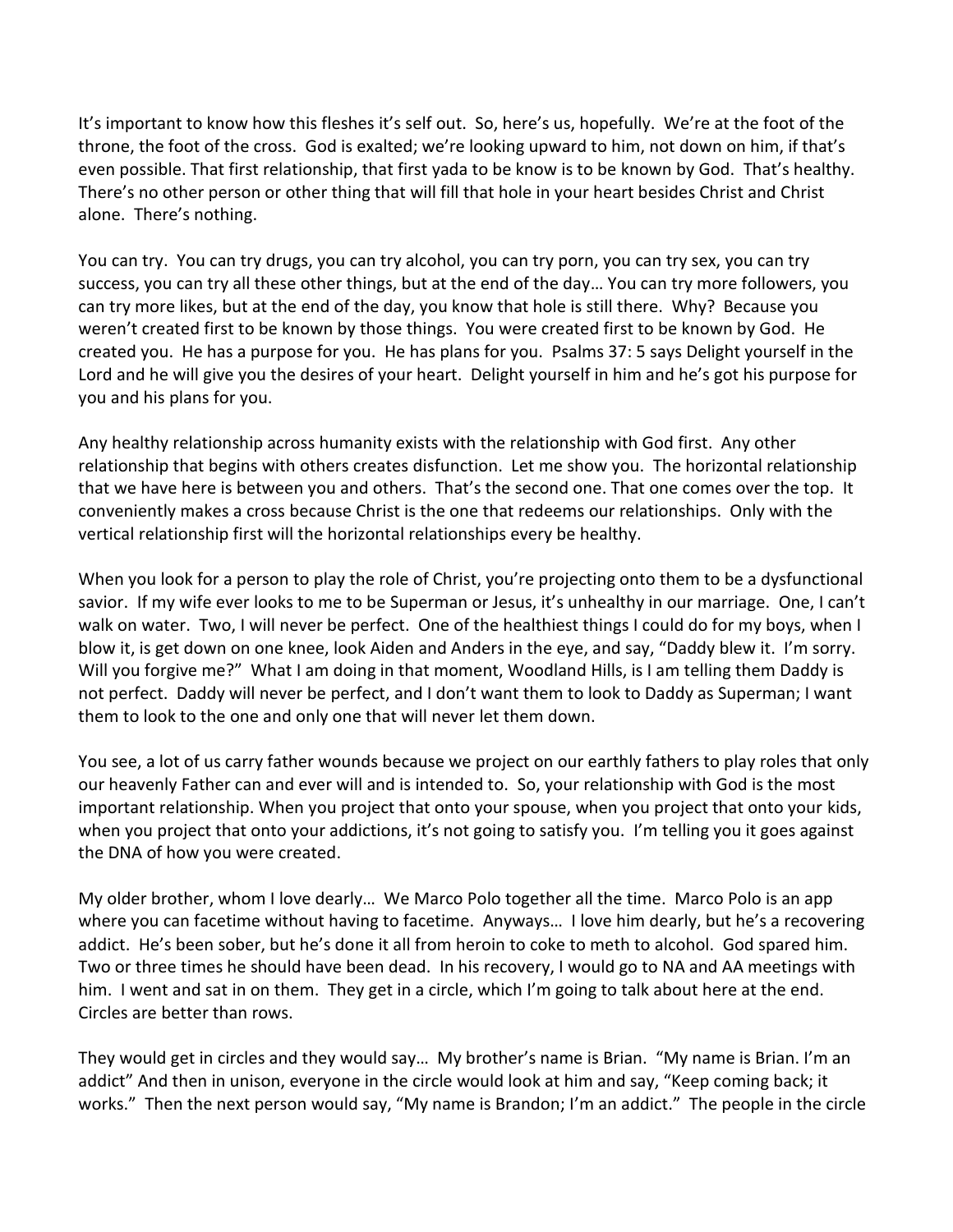would say, "Keep coming back; it works." "My name is Lisa; I'm an addict." The people in the circle would say, "Keep coming back; it works."

Do you know what's working even though they might not be clinging to Jesus? They do cling to a higher power, but I know it's Jesus that works. What is working and what is biblical is the fellowship accountability in community. You weren't meant to walk through life alone. The reason those recovery programs are so successful, when people abide by the rules and the contracts, is the community of encouraging people. It's why they give them sponsors to help them keep walking through these addictions. As soon as they get alone and isolate themselves, they are right back in it.

Here's the other chart that kind of helps explain this as well. Any time there is a relationship… So, whether this is a boy and girl wanting to date each other, whether this is you and other people you are wanting to get accountability with… Whatever the case may be, there is instant distance. You might have met somebody in church today when you walked in. They just know your smiling face. They don't know the fight that you had with your spouse before you got to church. They just know the façade you put on when you walk in these doors. They don' t know the real you. You're not yada by them. You are just a face and a smile, so there is distance.

But as you get in community groups or as you get into accountability or as you get out of rows and into circles, you get to know people better. But the important thing is that you pursue God together and not each other. By doing that, the distance between you and them… whether it's a boyfriend and girlfriend, a spouse, or whatever it may be. There might be a marriage in here that the distance feels really great because the female is trying to pursue him and he's trying to pursue her rather than them pursuing God together. That's when the distance shortens because when you don't, and you pursue each other first, this is what takes place. The distance between you and God actually gets greater here. So, instead of pursuing God together and shortening that distance, you pursue each other and the distance between you and your relationship with God actually gets greater. Why? You weren't meant to pursue relationships with others first. You were meant to be in relationship with God first and then, out of an overflow of a relationship with God, you are you able to have heathy relationships with other people. They go in unison with one another.

As a matter of fact, Jesus was asked, in Mark 12: 29-30, what the greatest commandment is. Jesus says, Love the Lord you God first, love your neighbor as yourself. God is first and then others come second. It's in pursuing Him first that you grow closer in any relationship: girlfriend/boyfriend, spouse, anything. But when you project on your spouse or you project on your girlfriend or you project on any friend to play a role that Christ was intended to play, you're going to be extremely upset and disappointed and lonely because no one else in your world should play that role except for Christ alone.

In Hebrews 13: 5, it's Jesus that will never leave you nor forsake you, not your best friend, not your girlfriend, not your spouse. It's Jesus that will never leave nor forsake you. It's unhealthy and unfair for you to project that onto somebody else that could ever live up to Jesus' expectation.

2 Corinthians 5 says this: *[21](https://www.studylight.org/desk/?q=2co%205:21&t1=en_niv&sr=1) God made him who had no sin to be sin for us…* This is Jesus, not your spouse, not your friends, not your kids. …*so that in him we might become the righteousness of God.*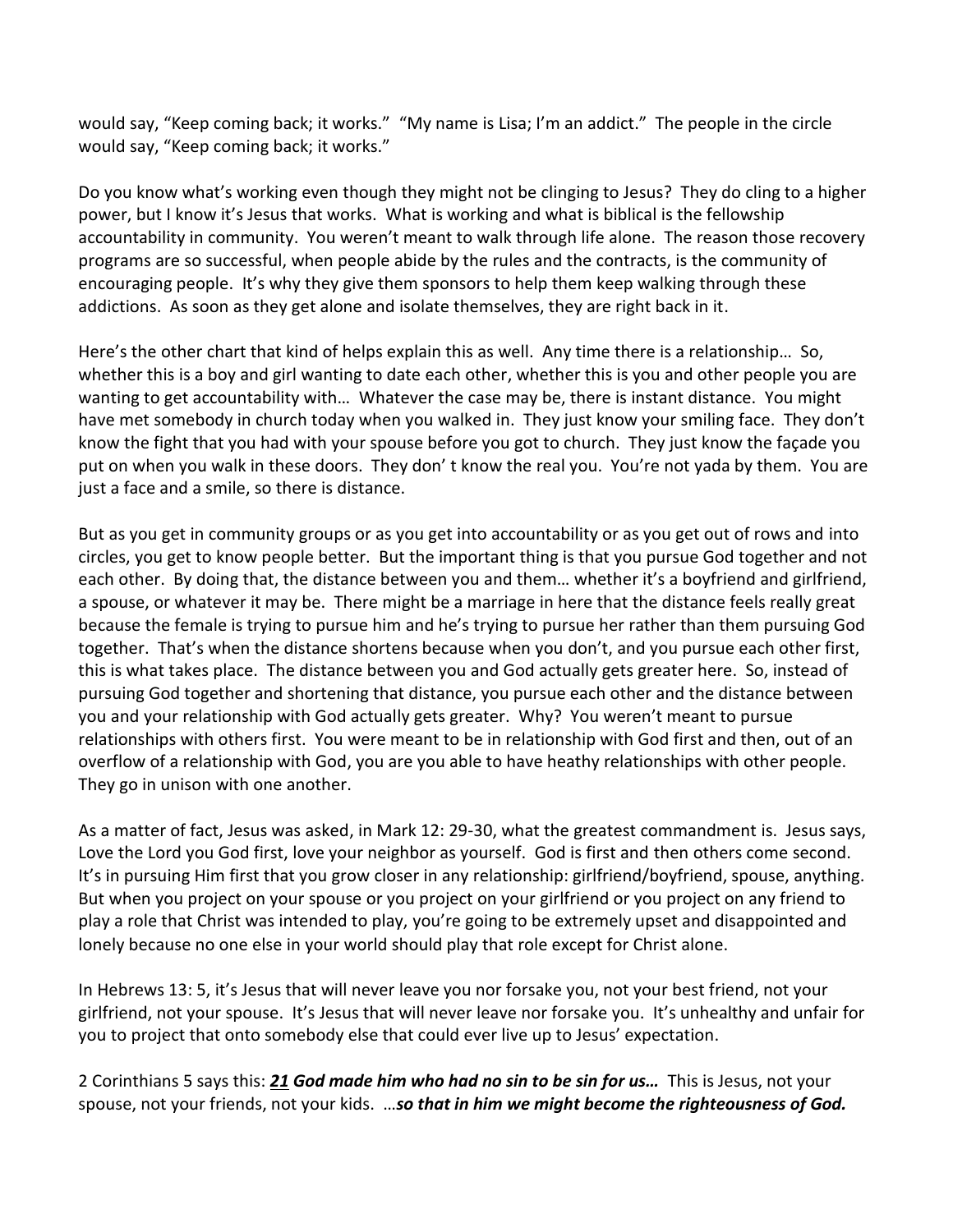That's the healthiness. So, in understanding this as you enter into accountability groups or fellowship with one another, know this: it's okay to not be okay because that passage I just shared with you says Jesus was okay on your behalf. You don't have to have it all together. If you walked in here thinking, *Man, if he knew all my junk*… Yeah, you would still be welcome here. We all have junk. Next time anybody ever tries to act like they don't have junk in their live, take them over the Table Rock and say, "Alright, start walking. Let's see how this goes for you, buddy." It's not going to work out too well, because no one has it all together and if anyone did, there's no point of Jesus on the cross.

So, hear this freedom today. However you walked in here today, it's okay to not be okay because Christ was okay on your behalf. There is freedom in that.

It goes on to say in 1 John 1: *[6](https://www.studylight.org/desk/?q=1jo%201:6&t1=en_niv&sr=1) If we claim to have fellowship…* That word *fellowship* is koinonia. As a matter of fact, koinonia, true fellowship, is difficult. It's not easy, it's not all fun and games, it's not playing shuffleboard or cards or bridge or whatever. This is getting in fellowship and people telling you what you need to hear and not what you want to hear. *…with him and yet walk in the darkness, we lie and do not live out the truth. [7](https://www.studylight.org/desk/?q=1jo%201:7&t1=en_niv&sr=1) But if we walk in the light, as he is in the light, we have fellowship*  (koinonia) *with one another, and the blood of Jesus, his Son, purifies us from all sin.* 

It is impossible for you to be walking in darkness if you are walking with people that are shinning flashlights on you the whole time. So, you have people in your life that are just beacons of light and your walking alongside them in the light and they are holding the light on you. You can't walk in darkness. I have four people in my life that have access to every corner: Brian, Tom, Adam, and Stephanie. I meet with Tom and Adam every Friday morning at Chick-fil-A. I say, "Here's my junk" or "here's how I'm struggling, here's how you can pray." As a matter of fact, three weeks ago, I just said, "Here's a potential blind spot. I just need you to look at it and I'm going to text you every day," and it's been great just getting that out in the light. That's because when you let the light shine, things aren't going to be in darkness.

When I don't get isolated, when I don't retreat... Don't you realize that is how people in ministry in high positions like senior pastors, etc., fall. If they stop allowing lights to be shined on them, if they isolate themselves up top. That's one of the things I love so dearly about our head pastor, Ted Cunningham. That brother is not isolating himself. He's got people that are shining lights on him constantly and he holds himself accountable. That is a blessing for us if you see the news and you see anything that's going on with people that are high up in churches. That's not our pastor. We're blessed like crazy. By the way, October is coming up which is Pastor Appreciation Day. I think you guys should all do something special for him. I'm just saying. He didn't pay me to say that. It's important that we have this light, right?

Some of you drove to church with your spouse this morning and she did some sideseat driving, also known as backseat driving. At least somebody did. And, husbands, you weren't irritated at all. You didn't respond or snap back at all. And I've been irritated with my wife and her backseat driving, but if I'm going to be honest with you guys today, I could count a handful of times in my marriage where my wife has literally prevented me from getting in a wreck with her backseat driving. There have been times she saw something I didn't see in my blind spot of that vehicle that prevented us from getting in a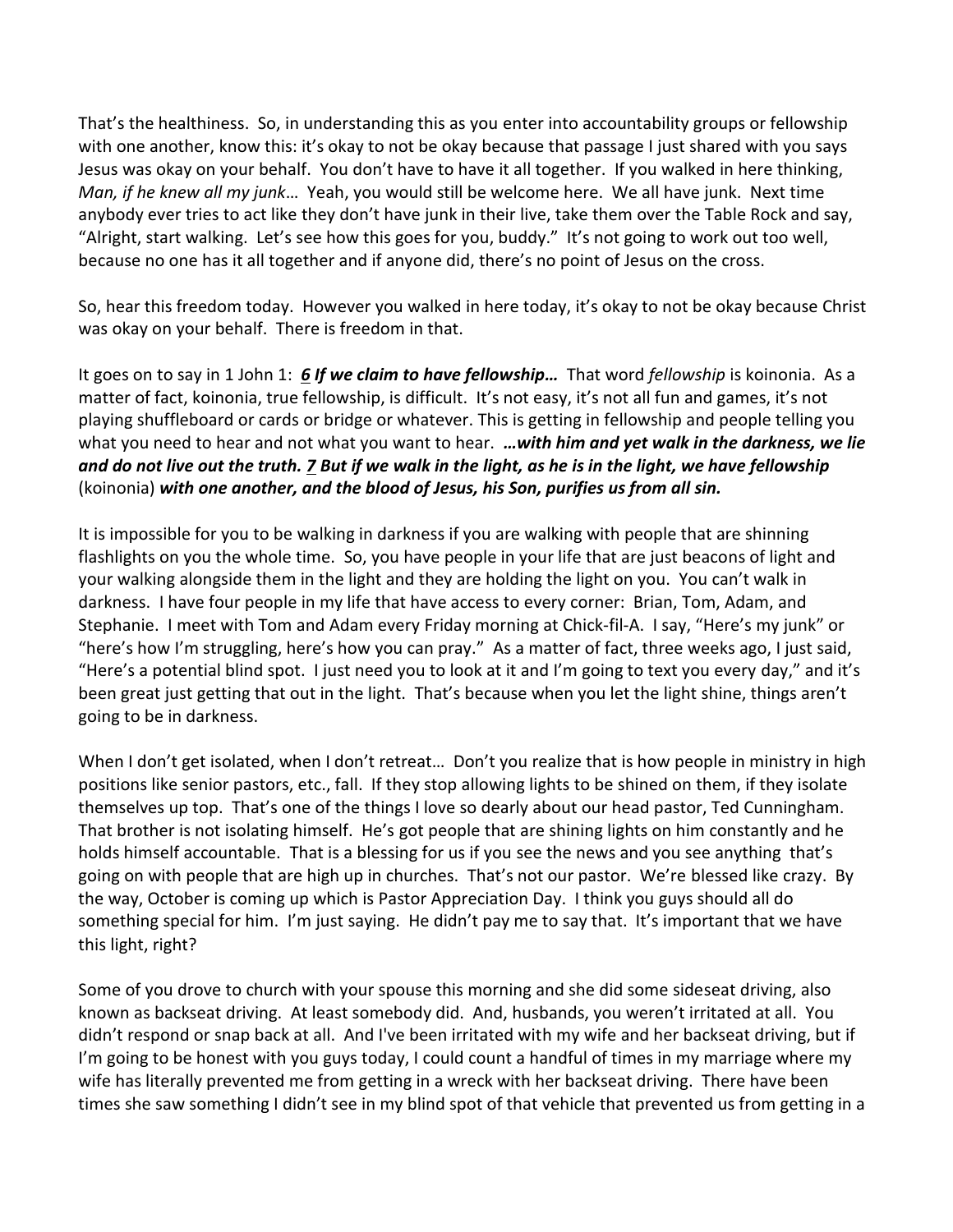wreck. Now, the illustration here is we all need blind spot buddies. That's what Adam and Tom and Brian and my wife are. They see blind spots in my life that I can't see before something catastrophic occurs. When you don't invite people into those blind spots, you are inviting destruction. Also, when you invite people into those blind spots, you're inviting life, you're being more known, how you were created to be.

It goes on to say this. *[8](https://www.studylight.org/desk/?q=1jo%201:8&t1=en_niv&sr=1) If we claim to be without sin, we deceive ourselves and the truth is not in us.* That's a huge if. *[9](https://www.studylight.org/desk/?q=1jo%201:9&t1=en_niv&sr=1) If we confess our sins, he is faithful and just and will forgive us our sins and purify us from all unrighteousness.* Now, I'm not of the Catholic belief that you have to confes to a priest. We have a high priest known as Jesus that you have direct access to and he hears you. As a matter of fact, he knows your thoughts and he intercedes on your behalf. He knows your deepest struggles and he's there for you, so you can confess directly to him and when you do that, I wholeheartedly believe you're forgiven. When you confess with your heart and your mouth that you have sinned against him, you're forgiven.

However, even though I don't think you have to confess to other people to be forgiven, I do think it's extremely healthy. That's what the koinonia is talking about. If you have done anything wrong against a brother or whatever sin you might be living in, you confess. Because what you are doing is you're bringing it to the light and you're helping people recognize it, you're helping people see it, you're helping people to allow you to be known. Remember, it's okay to not be okay. Christ was okay on our behalf. So, it's okay to shine lights on that and let people know.

It's healthy to process your hurt. Remember hurt people usually hurt people and it's not okay to hurt people. Some of you in here are hurt. Some of you have been hurt by divorce. Some of you have been hurt by breakups. Some of you have been hurt by a dad. Some of you have been hurt by a mom. Some of you have been hurt by parents. Some of you been hurt by a co-worker. Some of you have been hurt by someone in your childhood who abused you. There is hurt. We're in a broken, fallen world. I don't belittle your hurt at all. But, remember, it's okay to hurt, but it's not okay to hurt other people. The only way you can get to a place of forgiveness is knowing Christ more. Ephesians 4 says, *[31](https://www.studylight.org/desk/?q=eph%204:31&t1=en_niv&sr=1) Get rid of all bitterness, rage and anger, brawling and slander, along with every form of malice. [32](https://www.studylight.org/desk/?q=eph%204:32&t1=en_niv&sr=1) Be kind and compassionate to one another, forgiving each other, just as in Christ God forgave you.* 

So, it's okay to hurt and I know there are people in here this morning that are hurting. I know there are people in here this morning that are lonely. I know there are people in here this morning that have bitterness. But, it not okay to hurt people. It's not okay to project your hurt onto other people.

That's why Woodland Hills has Divorce Care and Grief Share. It's so that you can get in circles instead of rows and process that hurt in a healthy way and get that out and talk about it.

In Hebrews 10, it says this: *[24](https://www.studylight.org/desk/?q=heb%2010:24&t1=en_niv&sr=1) And let us consider how we may spur one another on toward love and good deeds, [25](https://www.studylight.org/desk/?q=heb%2010:25&t1=en_niv&sr=1) not giving up meeting together…* Now, the importance of meeting together isn't just so you can check off a box. The importance of meeting together is so that people will know you, so you won't be alone and you won't be isolated. *…as some are in the habit of doing…* People stopped meeting together. "I'm a Christian and I've got it figured out. I just need to go to church on Sunday; I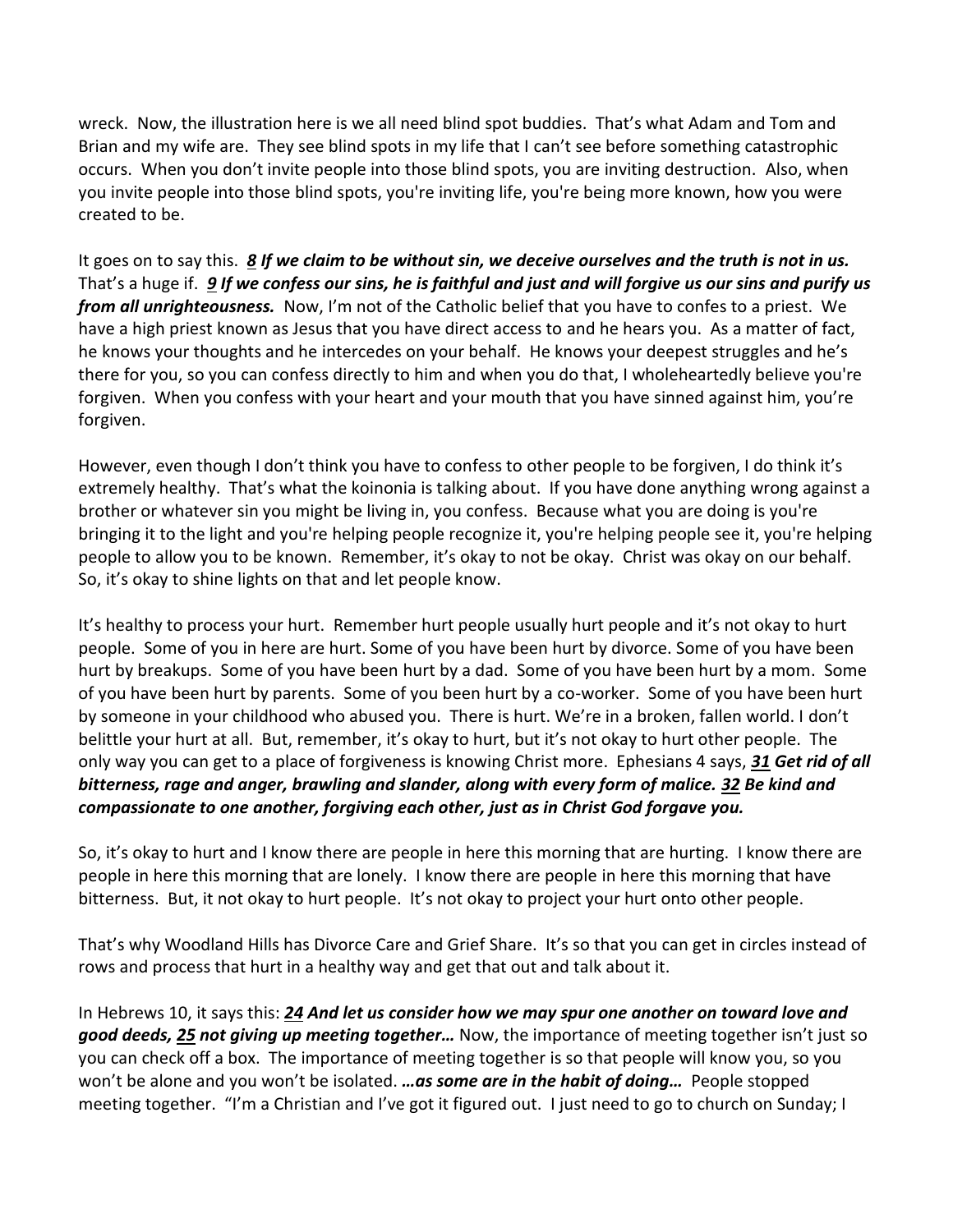don't need to meet with anybody else." That's not what this passage is saying at all. *…but encouraging one another…* Encourage each other in the faith, spur one another on, tell them how they can grow, love them. Some of you are like, "Adam, I'm a stay at home mom with five kids that are not even in school yet. There is no way I have time for community." Invite another mom over with kids. It can be a zoo. They can play and you two can have fellowship. Your like, "Yeah, right. You're not a mom; you don't know what you're talking about." Pray for babysitters to help you guys out. I get it. There are seasons of life where community is more difficult, but we have to fight for it.

Two years ago, my wife lost some dear friends out of Branson and it was really difficult because she had that fellowship, that koinonia. I just started praying, "God would you provide her with some other women in her life." Guess what? He did. And she just came to life. Why? Because she's not to be known by just me and she's not to be known just by God, which is first, but she is also wired to be known by others. And when you are, you come to life. *…and all the more as you see the Day approaching.*

Let me close with this. **Community is life-giving, and circles are better than rows.** I'm great with you sitting in rows today. You're all in rows. But if you've been coming to Woodland Hills for a while, for four or five years, and you're still just sitting in rows and you're not getting into circles, you're missing out on having a full life.

John 10 says, *[10](https://www.studylight.org/desk/?q=joh%2010:10&t1=en_niv&sr=1) The thief comes only to steal and kill and destroy…* He doesn't want you in community. He doesn't want you experiencing the koinonia. He wants you isolated. He feasts off of isolation. *…I* (Jesus) *have come that they may have life, and have it to the full.* You experience that in community. You experience that in circles.

So, next Sunday, we are launching Home Link at 11: 30. Child care will be provided. Refreshments and snacks will be provided. It's right here at church at 11:30. If you've never been a part of a small group or you just walked in here for the first time and you're like "I need to be known. I'm lonely, isolated." Or you just want to be encouraged or whatever. You'll get to see what small groups are all about. If you're in a small group already and it's not people at Woodland Hills, that's okay. We're not a cult, you can hang out with people from other churches. That's completely okay. It doesn't just have to be a Woodland Hills small group. We just want you in community because we know it's healthy. We want you processing your desires, your temptations, whatever else it may be.

Maybe you feel like it's too much and you don't want to jump into a small group right away and let everybody see your junk. Maybe you need a baby step. If you're a woman, maybe that's women's Bible studies that we have for you on Wednesdays at 9:30, 1:30, and 6:30. It's the same Bible study all three times, so you can make it one time at 9:30 and the next time at 1:00… Great, come here on Wednesdays for women's Bible study.

Then, every first and third Saturday of the month, men, there is a men's Bible study or a men's get together at 7:30 am. So, if you just want to take baby steps into being better known my other people, there are some great baby steps right there for you to do.